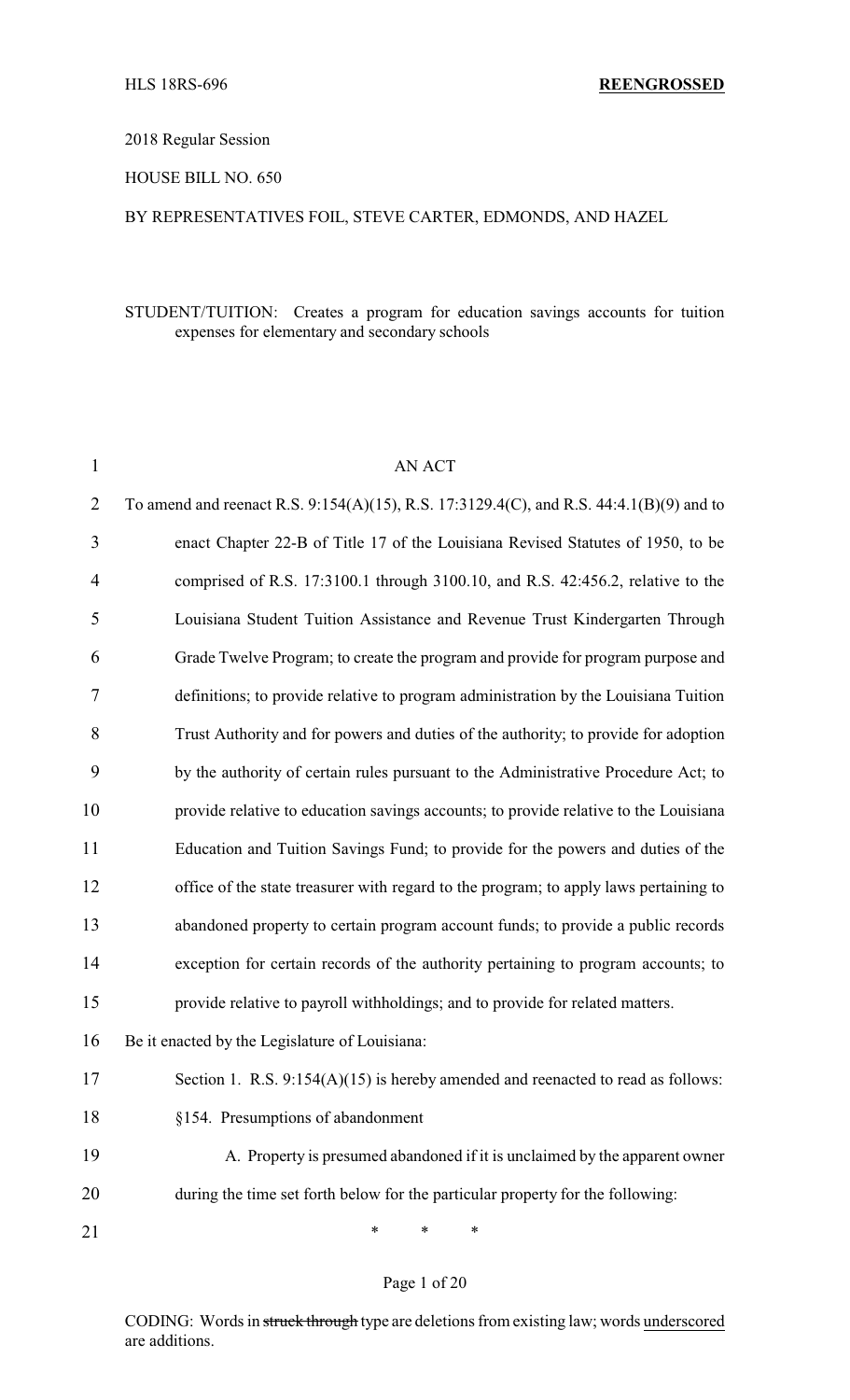| $\mathbf{1}$   | $(15)(a)$ Funds in an education savings account established in accordance with          |
|----------------|-----------------------------------------------------------------------------------------|
| $\overline{2}$ | the Louisiana Student Tuition Assistance and Revenue Trust Program as provided          |
| 3              | in Chapter 22-A of Title 17 of the Louisiana Revised Statutes of 1950; during any       |
| 4              | five-year period subsequent to the beneficiary's thirty-fifth birthday.                 |
| 5              | (b) Funds in an education savings account established in accordance with the            |
| 6              | Louisiana Student Tuition Assistance and Revenue Trust Kindergarten Through             |
| 7              | Grade Twelve Program as provided in Chapter 22-B of Title 17 of the Louisiana           |
| 8              | Revised Statutes of 1950 during any five-year period subsequent to the beneficiary's    |
| 9              | twentieth birthday.                                                                     |
| 10             | $\ast$<br>$\ast$<br>*                                                                   |
| 11             | Section 2. R.S. 17:3129.4(C) is hereby amended and reenacted and Chapter 22-B of        |
| 12             | Title 17 of the Louisiana Revised Statutes of 1950, comprised of R.S. 17:3100.1 through |
| 13             | 3100.10, is hereby enacted to read as follows:                                          |
| 14             | CHAPTER 22-B. LOUISIANA STUDENT TUITION                                                 |
| 15             | ASSISTANCE AND REVENUE TRUST KINDERGARTEN                                               |
| 16             | THROUGH GRADE TWELVE PROGRAM                                                            |
| 17             | §3100.1. Louisiana Student Tuition Assistance and Revenue Trust Kindergarten            |
| 18             | Through Grade Twelve Program; creation; purpose; legislative intent                     |
| 19             | A. In order to provide the citizens of Louisiana with financing assistance for          |
| 20             | education, there is hereby created the Louisiana Student Tuition Assistance and         |
| 21             | Revenue Trust Kindergarten Through Grade Twelve Program, referred to in this            |
| 22             | Chapter as the "START K12 Program" or the "program". The program shall consist          |
| 23             | of the establishment of education savings accounts by individuals, groups, or           |
| 24             | organizations and provisions for the routine deposit of funds to cover elementary and   |
| 25             | secondary education costs of a designated beneficiary.                                  |
| 26             | B. The legislature hereby finds that the program created by this Chapter is             |
| 27             | an official state function, offered through an agency of the state that receives state  |
| 28             | appropriations.                                                                         |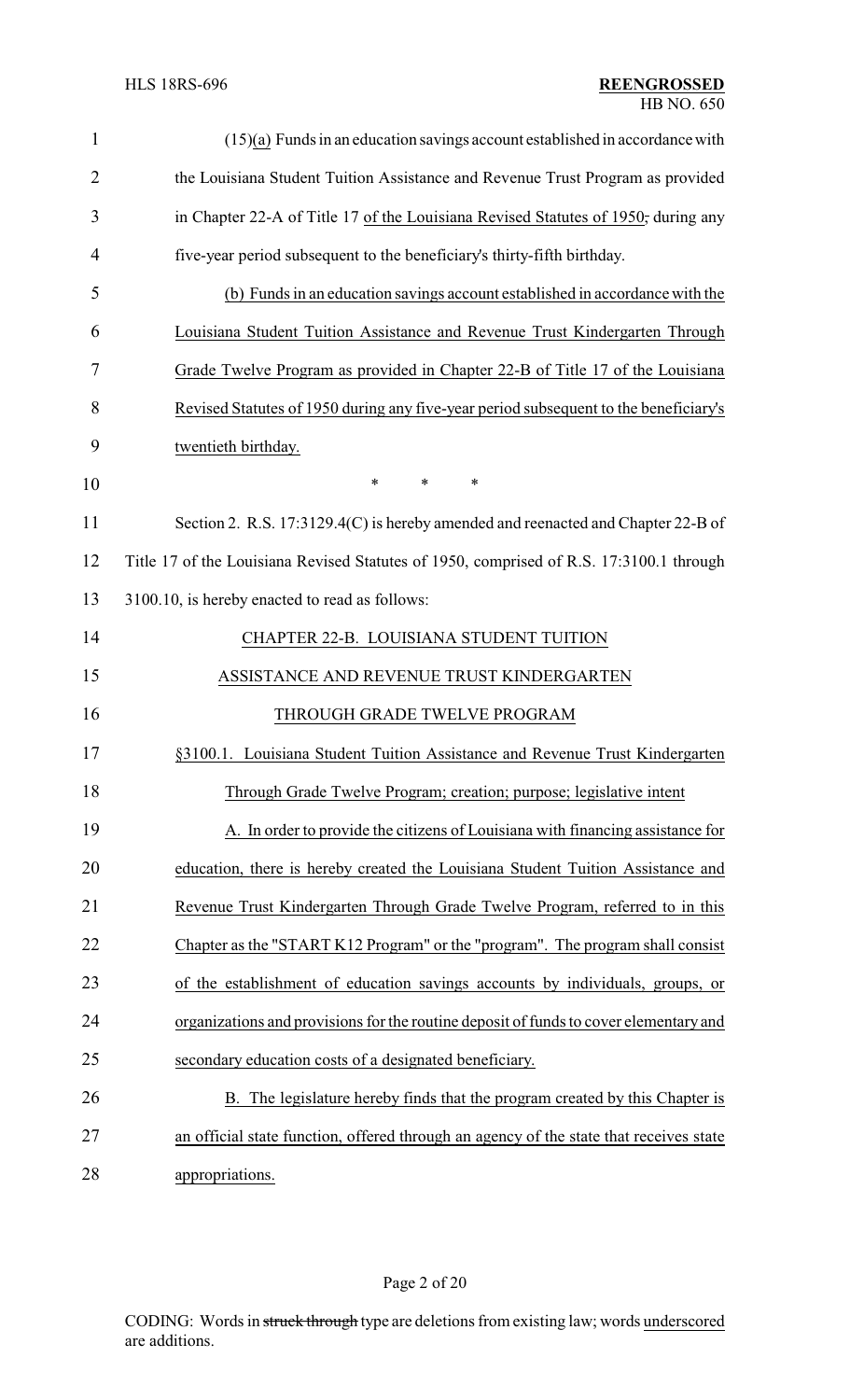| $\mathbf{1}$   | $C(1)$ It is the intention of the legislature that the program shall be a qualified      |
|----------------|------------------------------------------------------------------------------------------|
| $\overline{2}$ | tuition program as defined in Section 529 of the federal Internal Revenue Code, as       |
| 3              | amended. Any provision of this Chapter determined to be in conflict with any             |
| $\overline{4}$ | requirement of the code as applicable to a qualified tuition program shall be            |
| 5              | superseded by such code provision to the extent necessary to assure that the program     |
| 6              | continues to meet the code's definition of a qualified tuition program.                  |
| 7              | (2) Any requirement of this Chapter determined to be more restrictive than               |
| 8              | the requirements of the federal Internal Revenue Code as applicable to a qualified       |
| 9              | tuition program may be modified to conform with code requirement by the Louisiana        |
| 10             | Tuition Trust Authority in accordance with the Administrative Procedure Act.             |
| 11             | §3100.2. Definitions                                                                     |
| 12             | For the purposes of this Chapter, the following words, terms, and phrases                |
| 13             | shall have the following meanings unless the context clearly requires otherwise:         |
| 14             | (1) "Authority" means the Louisiana Tuition Trust Authority.                             |
| 15             | (2) "Beneficiary" means a person designated in an education savings account              |
| 16             | owner's agreement, or by the authority when authorized by an account owner               |
| 17             | meeting the classification requirements of R.S. $17:3100.6(A)(1)(e)$ , as the individual |
| 18             | entitled to apply the savings accrued in an education savings account to the payment     |
| 19             | of his qualified education expenses.                                                     |
| 20             | "Education savings account" is a savings account established by an<br>(3)                |
| 21             | individual, a group of individuals, or an organization pursuant to the program created   |
| 22             | by this Chapter for a beneficiary.                                                       |
| 23             | (4) "Elementary or secondary school" means a public or approved nonpublic                |
| 24             | elementary or secondary school in Louisiana that contains any of the grades              |
| 25             | kindergarten through twelve.                                                             |
| 26             | (5) "Fixed earnings" means the placement of all the deposits in an education             |
| 27             | savings account and the interest earned thereon in investments with fixed earnings.      |
| 28             | "Member of the family" means, with respect to any designated<br>(6)                      |
| 29             | beneficiary:                                                                             |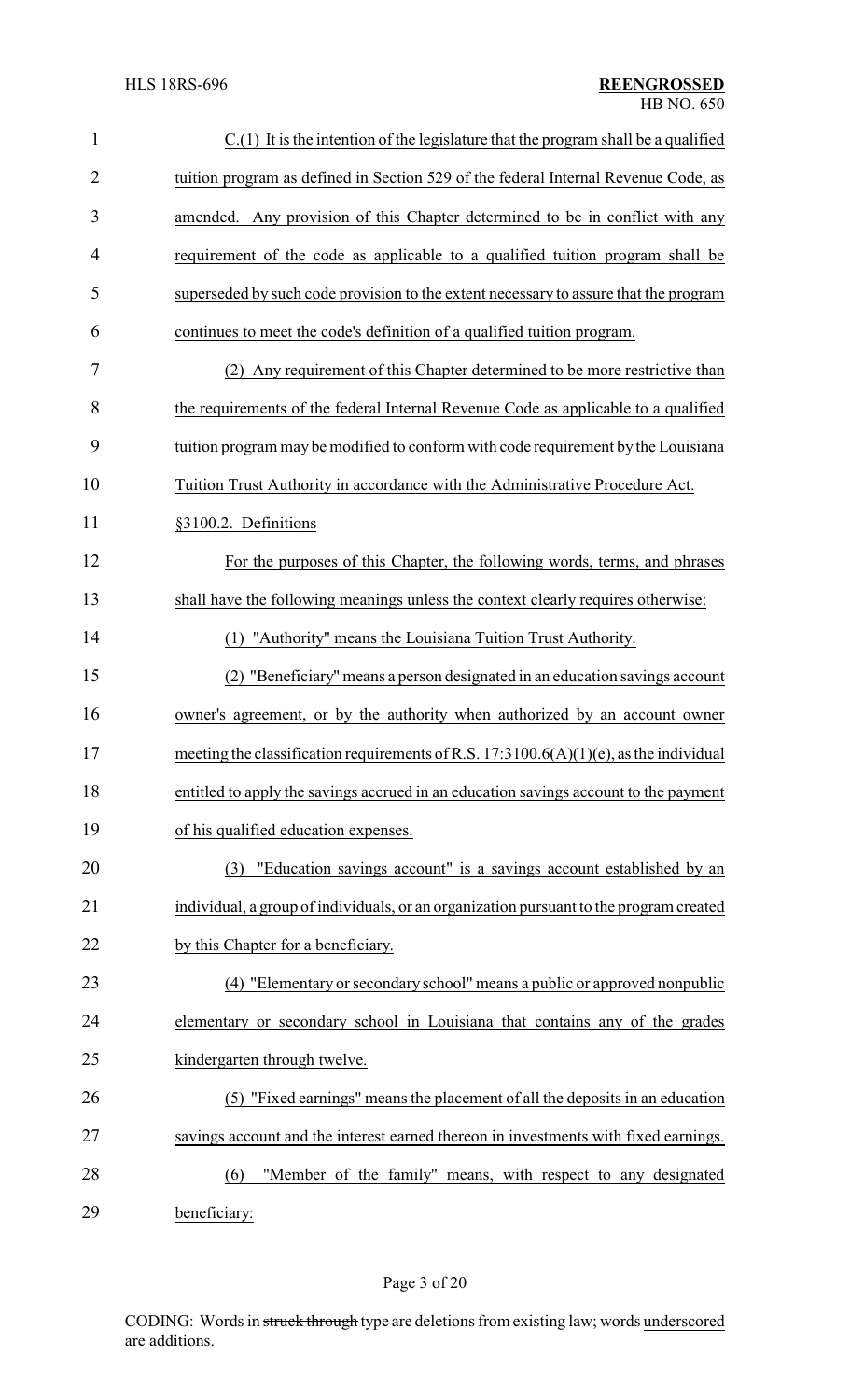| $\mathbf{1}$   | An individual who bears one of the following relationships to such<br>(a)              |
|----------------|----------------------------------------------------------------------------------------|
| $\overline{2}$ | beneficiary:                                                                           |
| 3              | (i) Brother, sister, stepbrother, or stepsister.                                       |
| 4              | Father or mother, or an ancestor of either.<br>(ii)                                    |
| 5              | (iii) Stepfather or stepmother.                                                        |
| 6              | (iv) Son or daughter of a brother or sister.                                           |
| 7              | Brother or sister of the father or mother.<br>(v)                                      |
| 8              | (vi) Brother-in-law or sister-in-law.                                                  |
| 9              | The spouse of any individual described in Subparagraph (a) of this<br>(b)              |
| 10             | Paragraph.                                                                             |
| 11             | (7) "Other persons" means, with respect to any designated beneficiary, any             |
| 12             | person, whether natural or juridical, who is not a member of the family, including but |
| 13             | not limited to individuals, groups, trusts, estates, associations, organizations,      |
| 14             | partnerships, and corporations.                                                        |
| 15             | (8) "Qualified education expenses" are expenses for tuition in connection              |
| 16             | with enrollment or attendance at an elementary or secondary school in grades           |
| 17             | kindergarten through twelve.                                                           |
| 18             | "Redemption value" means the cash value of the education savings<br>(9)                |
| 19             | account attributable to the sum of the principal invested and the interest earned on   |
| 20             | principal and authorized to be credited to the account by the authority less any fees  |
| 21             | due and imposed by rule of the authority.                                              |
| 22             | (10) "Trade date" means the date that a deposit to an investment option that           |
| 23             | includes variable earnings is assigned a value in units, the date a disbursement or    |
| 24             | refund from an investment option that includes variable earnings is assigned a value,  |
| 25             | or the date a change in investment options that includes variable earnings is assigned |
| 26             | a value, whichever is applicable.                                                      |
| 27             | (11) "Tuition" means the expenses for tuition in connection with enrollment            |
| 28             | or attendance at an elementary or secondary school, as delineated by the authority.    |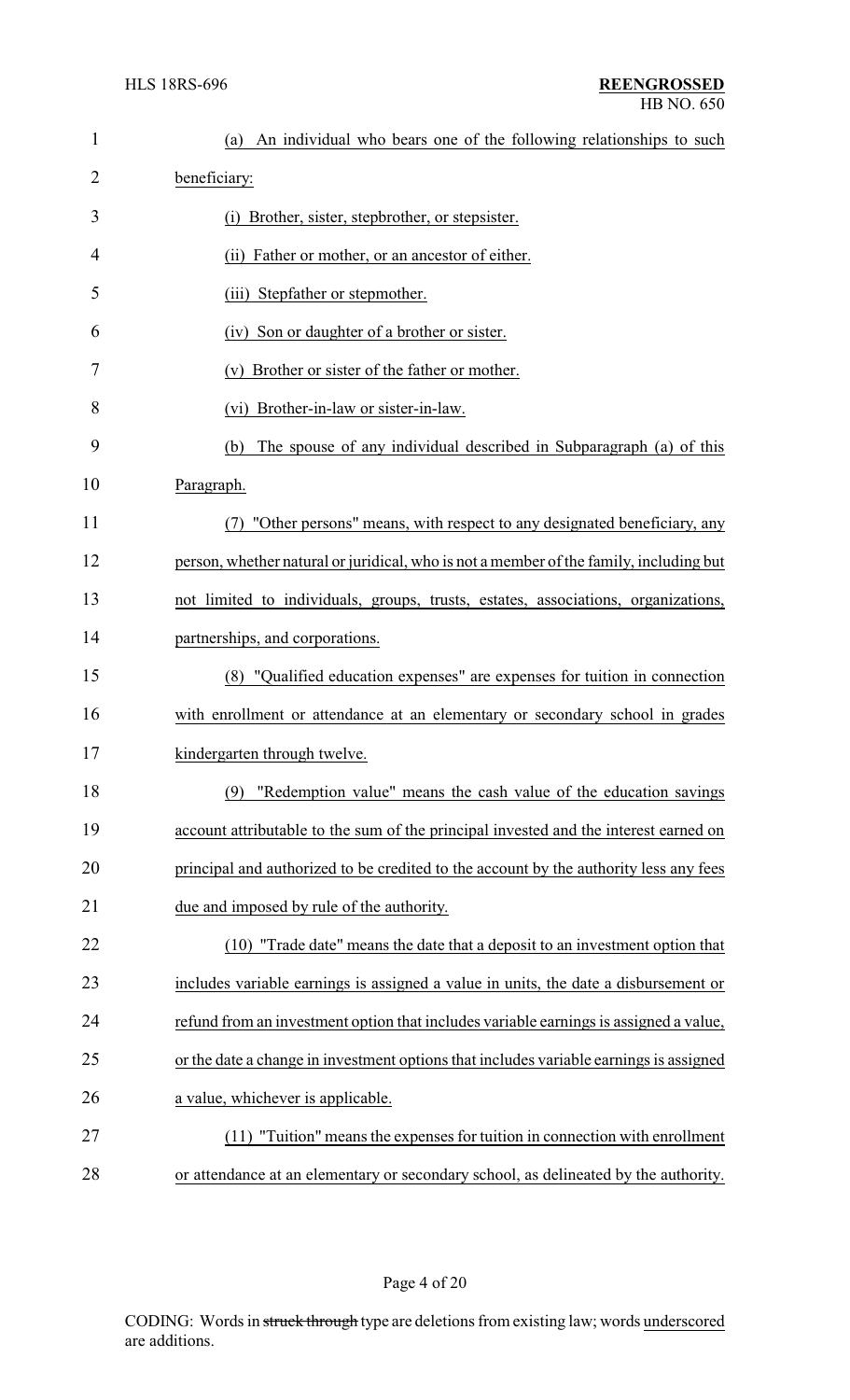| $\mathbf{1}$ | (12) "Variable earnings" means that portion of funds in an education savings           |
|--------------|----------------------------------------------------------------------------------------|
| 2            | account invested in equities.                                                          |
| 3            | (13) "Variable Earnings Transaction Fund" means the subaccount established             |
| 4            | by the state treasurer within the Tuition and Savings Fund to receive earnings funds   |
| 5            | as described in R.S. $17:3100.5(F)$ .                                                  |
| 6            | §3100.3. Louisiana Tuition Trust Authority; administration; powers                     |
| 7            | A. The START K12 Program shall be administered by the authority.                       |
| 8            | B. In addition to any other powers conferred by this Chapter or any other              |
| 9            | provision of law, the authority may do any of the following:                           |
| 10           | Purchase insurance from insurers licensed to do business in this state<br>(1)          |
| 11           | providing for coverage against any loss in connection with the authority's property,   |
| 12           | assets, or activities or to further ensure the value of education savings accounts.    |
| 13           | Indemnify or purchase policies on behalf of members, officers, and<br>(2)              |
| 14           | employees of the authority from insurers licensed to do business in this state         |
| 15           | providing for coverage for any liability incurred in connection with any civil action, |
| 16           | demand, or claim against a director, officer, or employee by reason of an act or       |
| 17           | omission by the director, officer, or employee that was not manifestly outside the     |
| 18           | scope of his employment or official duties or with malicious purpose, in bad faith,    |
| 19           | or in a wanton or reckless manner.                                                     |
| 20           | (3) Make, execute, and deliver contracts, conveyances, and other instruments           |
| 21           | necessary to the exercise and discharge of the powers and duties of the authority.     |
| 22           | (4) Promote, advertise, and publicize the program.                                     |
| 23           | Enter into agreements with any agency of the state or its political<br>(5)             |
| 24           | subdivisions or with private employers under which an employee may agree to have       |
| 25           | a designated amount deducted in each payroll period from the wages or salary due       |
| 26           | him for the purpose of depositing said funds in the education savings account          |
| 27           | established by the employee.                                                           |
| 28           | (6) Solicit, accept, and expend gifts or grants.                                       |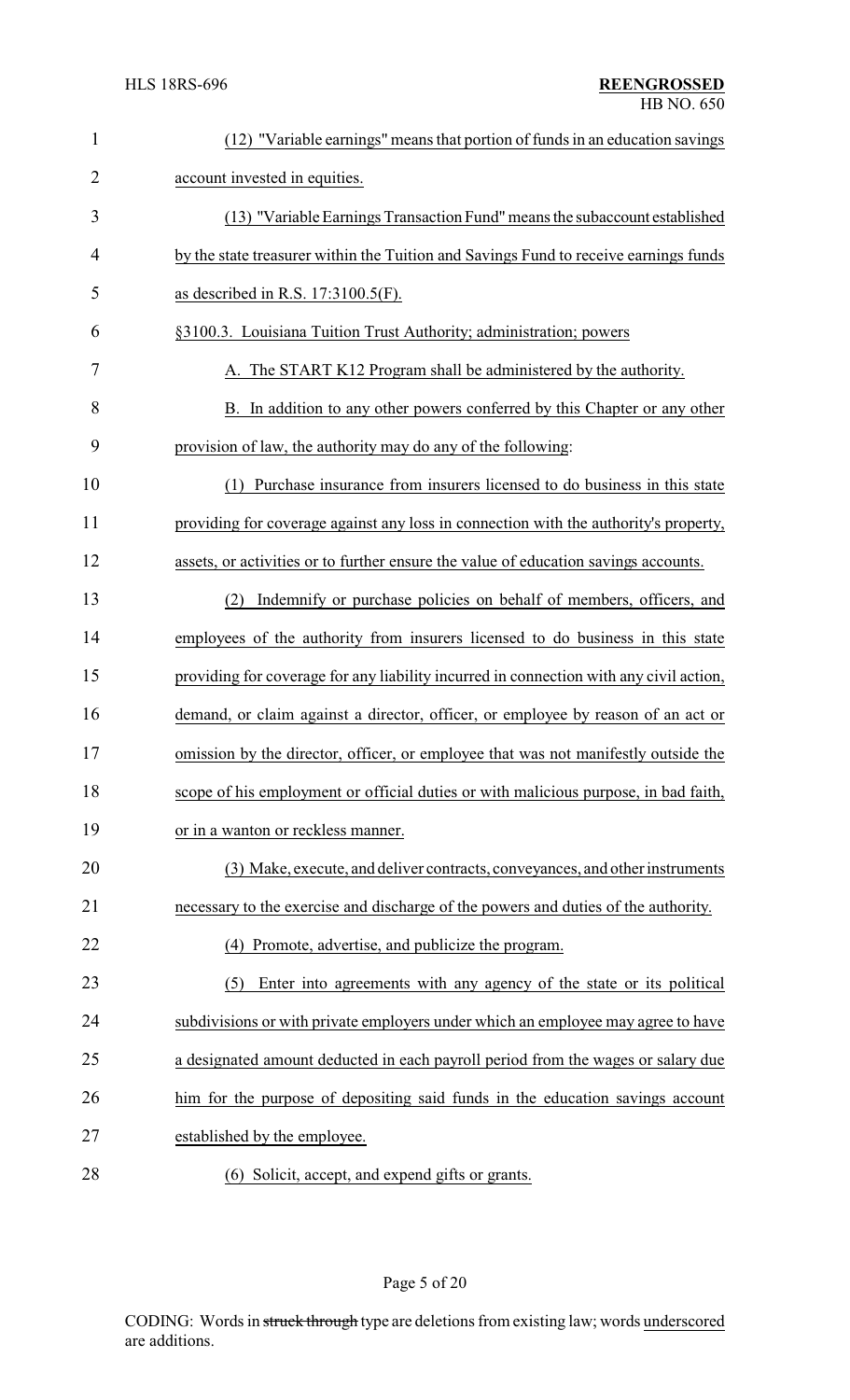| $\mathbf{1}$   | $C(1)$ The authority shall, by adoption of rules pursuant to the Administrative      |
|----------------|--------------------------------------------------------------------------------------|
| $\overline{2}$ | Procedure Act, provide for the following:                                            |
| 3              | (a) Reasonable residency requirements for beneficiaries of those applying            |
| 4              | to establish an education savings account.                                           |
| 5              | Reasonable limits on the number of education savings account<br>(b)                  |
| 6              | participants.                                                                        |
| 7              | (c) Limits on the amount which may accrue in an account on behalf of any             |
| 8              | beneficiary.                                                                         |
| 9              | (d) Restrictions on the substitution of one beneficiary for another.                 |
| 10             | (e) Restrictions on the transfer of ownership of education savings accounts.         |
| 11             | The rate of interest to be paid on education savings accounts of record at<br>(f)    |
| 12             | the close of a calendar year. Such rate shall not be a negative rate and shall be    |
| 13             | approved by the state treasurer.                                                     |
| 14             | The disposition of abandoned accounts in compliance with state law.<br>(g)           |
| 15             | (h) Restrictions on investment of deposits in an education savings account           |
| 16             | and the interest earned thereon.                                                     |
| 17             | (i) A procedure for the authority to identify qualified students for designation     |
| 18             | as beneficiary when authorized to make such a designation by an account owner        |
| 19             | meeting the classification requirements of R.S. $17:3100.6(A)(1)(e)$ .               |
| 20             | The authority may, but only by adoption of rules pursuant to the<br>(2)              |
| 21             | Administrative Procedure Act, provide for any of the following:                      |
| 22             | (a) Necessary and proper fees in connection with service provided or cost            |
| 23             | incurred in the implementation or administration of this Chapter.                    |
| 24             | (b) Such other rules as are necessary and proper for the implementation and          |
| 25             | administration of this Chapter.                                                      |
| 26             | §3100.4. Cooperation of state agencies                                               |
| 27             | The authority shall develop a plan for the establishment of education savings        |
| 28             | accounts. The Board of Regents, and any other state agency requested to do so, shall |
| 29             | cooperate with the authority and provide technical assistance upon request. To       |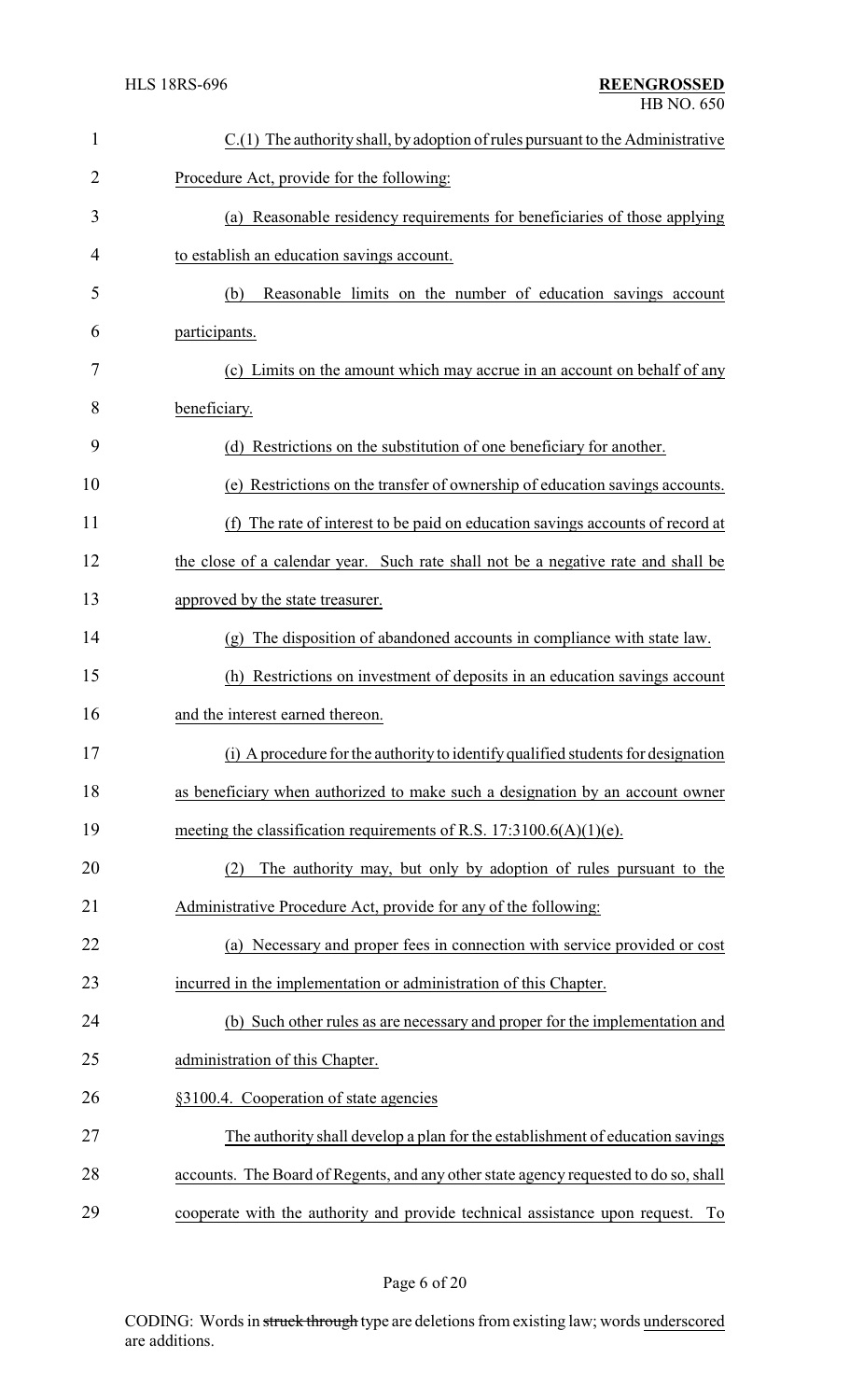| $\mathbf{1}$   | facilitate participation in the START K12 Program, such plan shall allow for the       |
|----------------|----------------------------------------------------------------------------------------|
| $\overline{2}$ | deposit of small sums of money on a regular, incremental basis.                        |
| 3              | §3100.5. Education savings accounts; types, use, limitations, and disclosures          |
| 4              | A.(1) The authority may enter into an account owner's agreement with any               |
| 5              | person who qualifies pursuant to R.S. $17:3100.6(A)$ for the creation of an education  |
| 6              | savings account on behalf of a beneficiary. When the number of available               |
| 7              | agreements is limited, preference shall be given to the establishment of account       |
| 8              | owner agreements with resident account owners who are establishing accounts for        |
| 9              | resident beneficiaries.                                                                |
| 10             | (2) Disbursements from an education savings account shall be made from the             |
| 11             | account to the account owner, beneficiary, or elementary or secondary school, as       |
| 12             | directed by the account owner, for the qualified education expenses of the             |
| 13             | beneficiary not to exceed the redemption value of the account. The amount of all       |
| 14             | disbursements from all education savings accounts with respect to a beneficiary        |
| 15             | during any taxable year shall, in the aggregate, include not more than ten thousand    |
| 16             | dollars in qualified education expenses incurred during the taxable year.              |
| 17             | (3) Nothing in this Chapter or in any education savings account owner's                |
| 18             | agreement entered into pursuant to this Chapter shall be construed as a guarantee by   |
| 19             | the state, the authority, or any elementary or secondary school that a beneficiary of  |
| 20             | such an account will be admitted to such a school, or, upon admission to a such a      |
| 21             | school, will be permitted to continue to attend or will receive a diploma or any other |
| 22             | affirmation of program completion from the school. Nothing in this Chapter or in       |
| 23             | any education savings account owner's agreement entered into pursuant to this          |
| 24             | Chapter shall be considered a guarantee that the beneficiary's cost of tuition at an   |
| 25             | elementary or secondary school will be covered in full by the proceeds of the          |
| 26             | beneficiary's education savings account.                                               |
| 27             | (4) Subject to the limitation imposed by R.S. $17:3100.7(B)$ , the authority           |
| 28             | shall guarantee payment of the redemption value of an education savings account in     |
| 29             | which the deposits and interest are invested in fixed earnings.                        |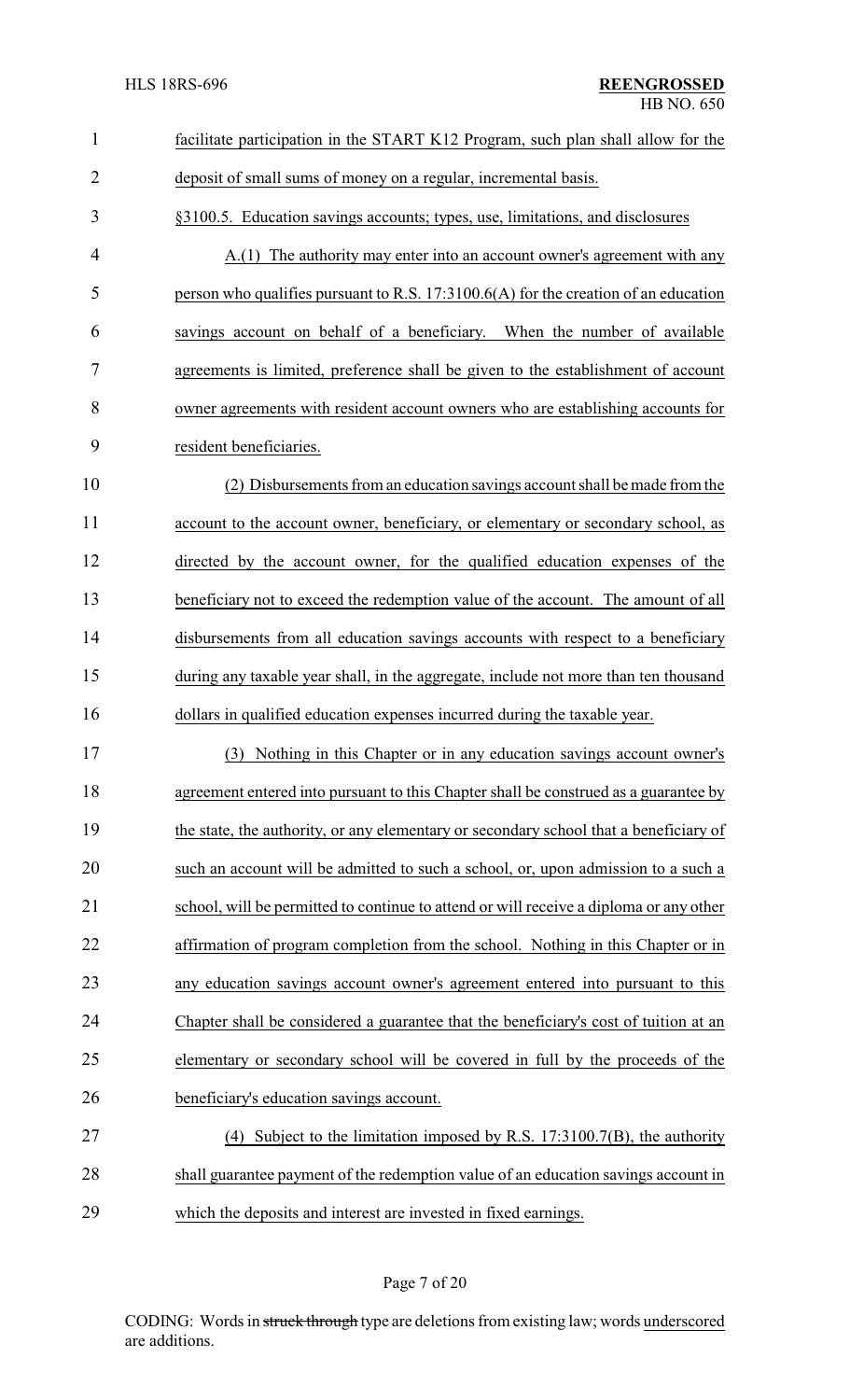| $\mathbf{1}$   | Nothing in this Chapter or in any education savings account owner's<br>(5)            |
|----------------|---------------------------------------------------------------------------------------|
| $\overline{2}$ | agreement entered into pursuant to this Chapter shall be construed as a guarantee of  |
| 3              | payment of the redemption value of an education savings account by the state, the     |
| 4              | authority, or any elementary or secondary school for deposits and interest invested   |
| 5              | in variable earnings.                                                                 |
| 6              | B. The following information shall be disclosed in writing to each person             |
| 7              | completing an account owner's agreement:                                              |
| 8              | The terms and conditions for opening, maintaining, terminating, or<br>(1)             |
| 9              | redeeming an education savings account.                                               |
| 10             | (2) Any restrictions on the substitution of another individual for the original       |
| 11             | beneficiary.                                                                          |
| 12             | The person entitled to terminate the account owner's agreement.<br>(3)                |
| 13             | (4) The terms and conditions under which the agreement may be terminated              |
| 14             | and the amount of the refund, if any, to which the person terminating the agreement,  |
| 15             | or that person's designee, is entitled upon termination.                              |
| 16             | The obligation of the authority to make payments to a beneficiary, or an<br>(5)       |
| 17             | elementary or secondary school on behalf of a beneficiary pursuant to Subsection A    |
| 18             | of this Section, based upon the redemption value accrued on behalf of the             |
| 19             | beneficiary.                                                                          |
| 20             | (6) The method by which withdrawals from the education savings account                |
| 21             | shall be applied toward payment of qualified education expenses.                      |
| 22             | The period of time during which the beneficiary may receive benefits                  |
| 23             | under the agreement.                                                                  |
| 24             | (8) The terms and conditions under which money may be wholly or partially             |
| 25             | withdrawn from the program.                                                           |
| 26             | A clear statement that the act of establishing an education savings<br>(9)            |
| 27             | account pursuant to this Chapter does not guarantee full payment of tuition on behalf |
| 28             | of the beneficiary.                                                                   |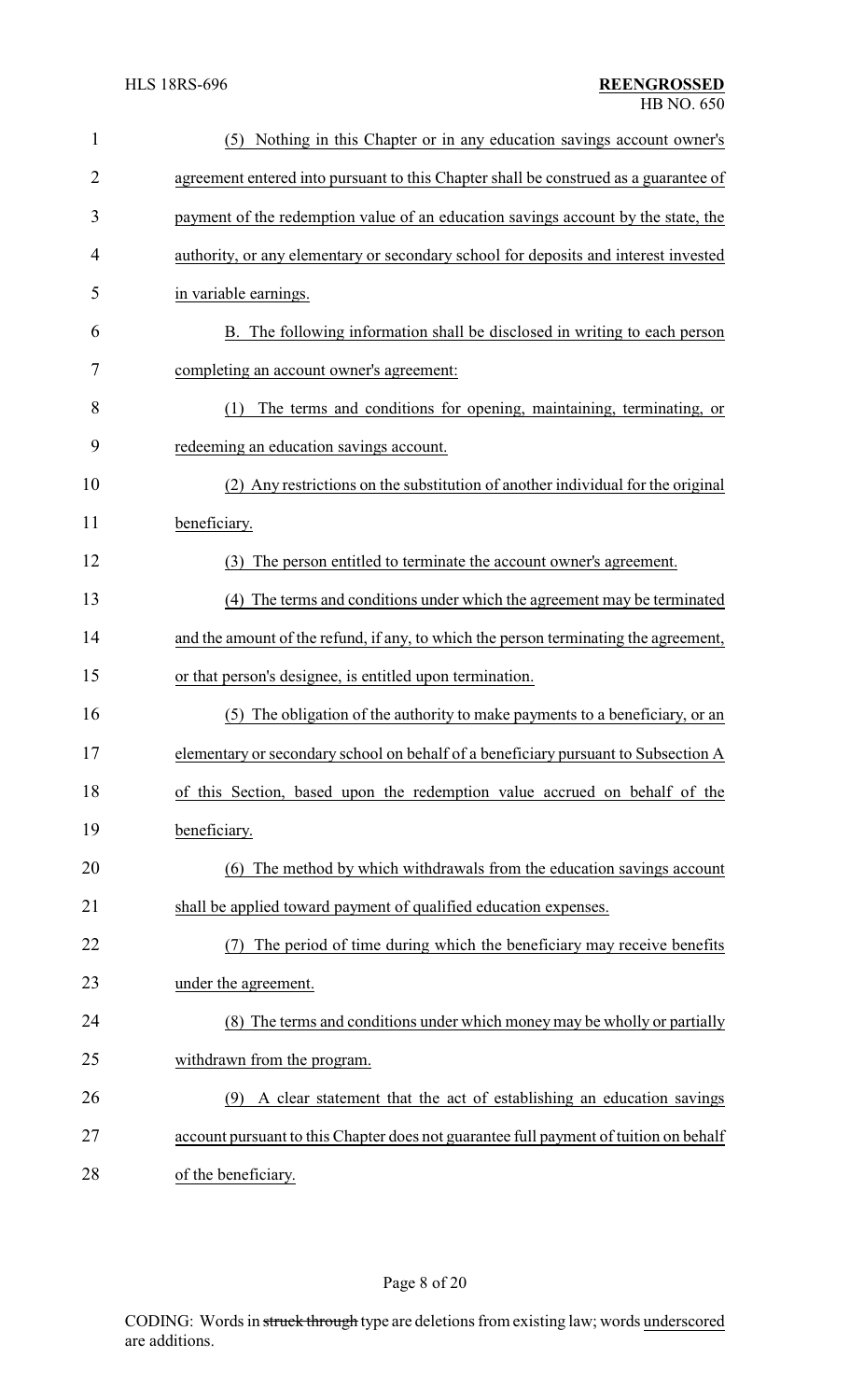| $\mathbf{1}$   | (10) A clear statement of fees that may be imposed and collected and an                  |
|----------------|------------------------------------------------------------------------------------------|
| $\overline{2}$ | estimate of the amount of such fees for the two years following the establishment of     |
| 3              | an agreement.                                                                            |
| 4              | (11) All other rights and obligations of the purchaser and the authority and             |
| 5              | any other terms, conditions, and provisions the authority considers necessary and        |
| 6              | appropriate.                                                                             |
| 7              | C. An education savings account owner's agreement may provide that the                   |
| 8              | authority shall pay directly to the elementary or secondary school in which the          |
| 9              | beneficiary is enrolled the amount represented by the qualified education expenses       |
| 10             | incurred that term, subject to the limitations provided in Paragraph $(A)(2)$ of this    |
| 11             | Section.                                                                                 |
| 12             | Prior to the close of the calendar year in which the program is<br>D.                    |
| 13             | implemented and each year thereafter on a date specified by the authority, the state     |
| 14             | treasurer shall determine and report to the authority the total earnings and the rate of |
| 15             | return achieved on deposits in the Louisiana Education Tuition and Savings Fund.         |
| 16             | Based upon the fund's reported earnings, the authority shall establish the rate of       |
| 17             | interest to be applied to the accumulated principal and interest in education savings    |
| 18             | accounts of record, subject to approval by the state treasurer. The authority shall      |
| 19             | calculate and credit the appropriate amount of interest earnings to each such account    |
| 20             | prior to the close of the calendar year.                                                 |
| 21             | E. If the redemption value of an education savings account is in excess of the           |
| 22             | maximum allowed to be saved pursuant to the provisions of R.S. $17:3100.6(C)$ , the      |
| 23             | excess value shall be treated in accordance with R.S. 17:3100.7.                         |
| 24             | F.(1) Checks and electronic funds transfers through the Automated Clearing               |
| 25             | House Network, or its successor, received for deposit in a variable earnings option      |
| 26             | shall be invested by the state treasurer in fixed earnings prior to the trade date. All  |
| 27             | earnings from such investments from the beginning of the program shall be the            |
| 28             | property of the state and shall be deposited in the Variable Earnings Transaction        |
| 29             | Fund.                                                                                    |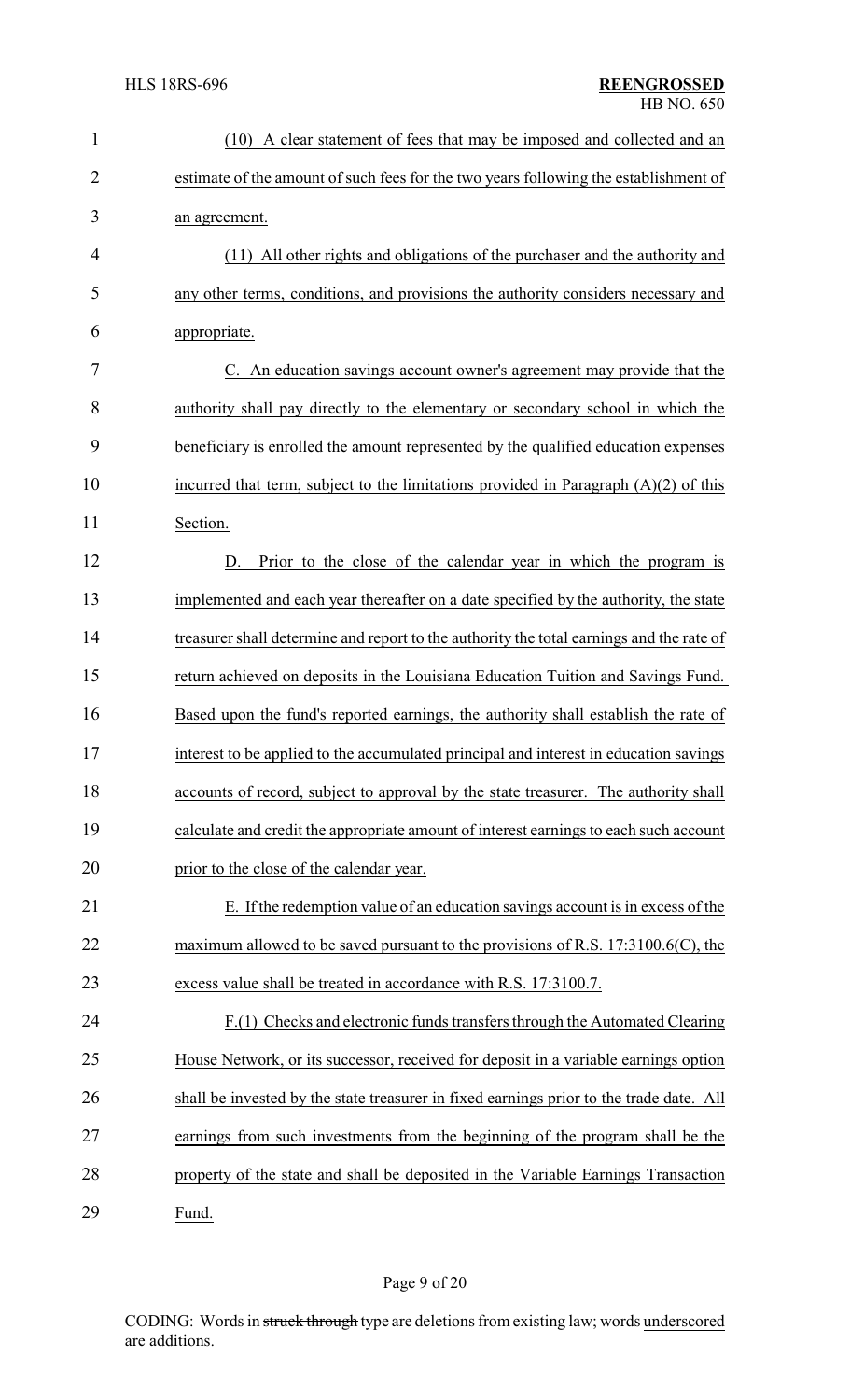| $\mathbf{1}$   | (2) Any increase in the value of an account over the amount deposited shall              |
|----------------|------------------------------------------------------------------------------------------|
| $\overline{2}$ | be forfeited by the account owner and deposited in the Variable Earnings Transaction     |
| 3              | Fund if the deposit was used to purchase units in a variable earnings option and made    |
| 4              | by check or Automated Clearing House Network a transfer that, subsequent to the          |
| 5              | trade date, was not honored by the financial institution on which it was drawn.          |
| 6              | (3) Any increase in the value of an account over the amount deposited shall              |
| 7              | be forfeited by the account owner and deposited in the Variable Earnings Transaction     |
| 8              | Fund if the account was invested in a variable earnings option and terminated within     |
| 9              | twelve months of the date the account was opened.                                        |
| 10             | The monies in the Variable Earnings Transaction Fund shall be used by<br>(4)             |
| 11             | the authority to pay a financial institution's charges and any loss in value between the |
| 12             | purchase and redemption of units in a variable earnings option resulting from a check    |
| 13             | deposit or Automated Clearing House Network transfer that, subsequent to the trade       |
| 14             | date, is not honored by the financial institution on which it was drawn.                 |
| 15             | §3100.6. Education savings accounts; creation, terms, and conditions                     |
| 16             | A.(1) An education savings account shall be established for a person who is              |
| 17             | determined by the authority to qualify under one of the following classifications:       |
| 18             | (a) A person determined by the authority to be the parent, grandparent, or               |
| 19             | court-ordered custodian of the person being designated as beneficiary of the account     |
| 20             | or who claim the person being designated as beneficiary as a dependent on his            |
| 21             | federal income tax return, and at the time of the initiation of the agreement, the       |
| 22             | person or beneficiary is a resident of the state.                                        |
| 23             | (b) A person determined by the authority to be a member of the family of the             |
| 24             | beneficiary, and at the time of the initiation of the agreement, the person or the       |
| 25             | beneficiary is a resident of the state.                                                  |
| 26             | (c) Any other person, and at the time of the initiation of the agreement, the            |
| 27             | beneficiary is a resident of the state.                                                  |
| 28             | (d) Any other person who, at the time of the initiation of the agreement, is             |
| 29             | a resident of the state and the beneficiary is not a resident of the state.              |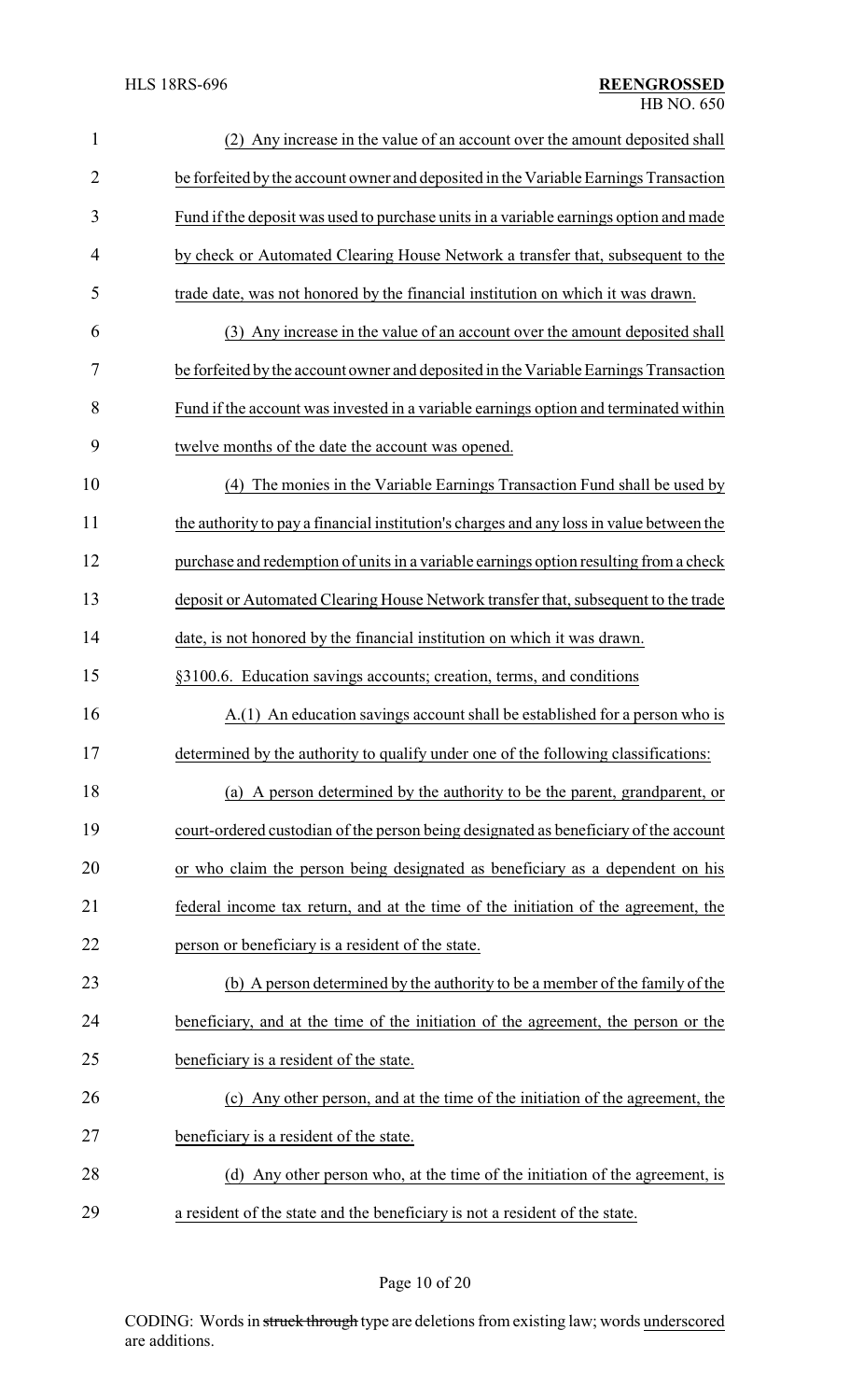| $\mathbf{1}$ | Any other person or any government entity, and at the time of the<br>(e)               |
|--------------|----------------------------------------------------------------------------------------|
| 2            | initiation of the agreement:                                                           |
| 3            | (i) The beneficiary is a resident of the state.                                        |
| 4            | (ii) The federal adjusted income of the beneficiary's family is less than thirty       |
| 5            | thousand dollars or the beneficiary must be eligible for a free lunch under the        |
| 6            | Richard B. Russell National School Act (42 U.S.C. 1751 et seq.).                       |
| 7            | The beneficiary is not a member of the account owner's family nor a<br>(iii)           |
| 8            | member of the family of any member or employee of the authority or the office of       |
| 9            | student financial assistance.                                                          |
| 10           | The deposits to the account are an irrevocable donation by the owner.<br>(iv)          |
| 11           | The person completing the account owner's agreement for an education                   |
| 12           | savings account shall be the "owner" of the account.                                   |
| 13           | B(1)(a)<br>An education savings account may have only one designated                   |
| 14           | beneficiary. The account owner shall designate the beneficiary; however, an account    |
| 15           | owner meeting the classification requirements of R.S. $17:3100.6(A)(1)(e)$ may         |
| 16           | authorize the authority to designate the beneficiary.                                  |
| 17           | (b) The beneficiary designated by the authority shall meet the following               |
| 18           | minimum qualifications:                                                                |
| 19           | Be a resident of the state.                                                            |
| 20           | The federal adjusted gross income of the beneficiary's family must be<br>(ii)          |
| 21           | less than thirty thousand dollars or the beneficiary must be eligible for a free lunch |
| 22           | under the Richard B. Russell National School Act (42 USC 1751 et seq.).                |
| 23           | (iii) Not a member of the account owner's family nor a member of the family            |
| 24           | of any member or employee of the authority and the office of student financial         |
| 25           | assistance.                                                                            |
| 26           | Persons who are eligible to establish an education savings account for                 |
| 27           | more than one beneficiary shall establish a separate account for each beneficiary.     |
| 28           | The account shall be subject to all other terms, conditions, and fees applicable to an |
| 29           | education savings account.                                                             |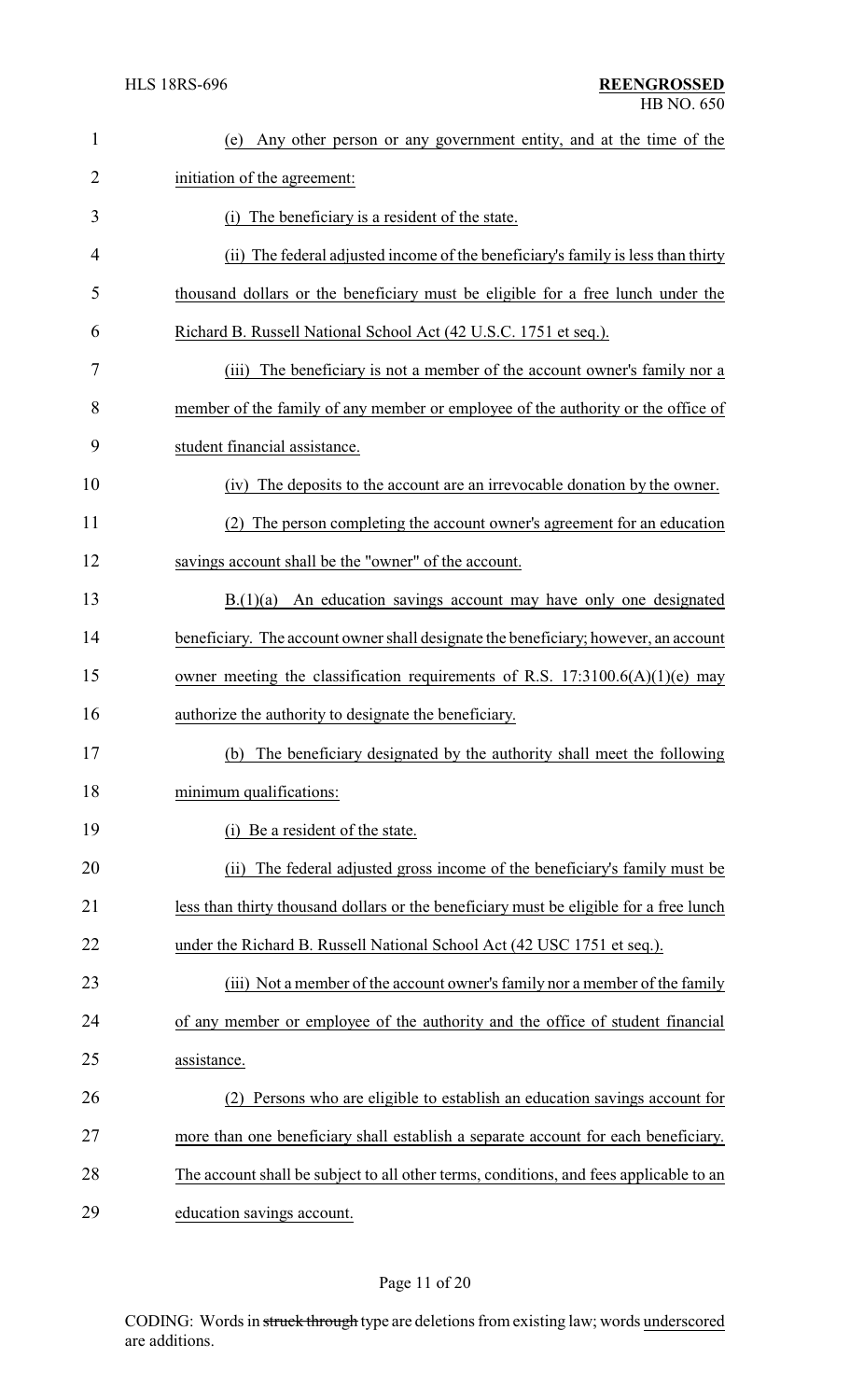| $\mathbf{1}$   | C. The right of a beneficiary to the assets of an education savings account            |
|----------------|----------------------------------------------------------------------------------------|
| $\overline{2}$ | shall not be subject to and is expressly dispensed from collation, execution,          |
| 3              | garnishment, attachment, the operation of bankruptcy or the insolvency laws or other   |
| 4              | process of law. Monies paid into or out of the assets and the income of any validly    |
| 5              | existing qualified tuition program authorized by Section 529 of the Internal Revenue   |
| 6              | Code of 1986 as amended, including but not limited to an education savings account     |
| 7              | as defined in R.S. 17:3100.2, shall not be liable to attachment, levy, garnishment, or |
| 8              | legal process in the state in favor of any creditor of or claimant against any program |
| 9              | participant, owner, contributor, or program.                                           |
| 10             | §3100.7. Termination of depositor's agreements; refund; conversion of the account      |
| 11             | to money; transfers                                                                    |
| 12             | A.(1) Unless otherwise provided for in the agreement, an education savings             |
| 13             | account owner's agreement may be terminated by the person entering into the            |
| 14             | agreement, the beneficiary, or by any person or combination of persons designated      |
| 15             | in the agreement as provided in this Section.                                          |
| 16             | An education savings account owner's agreement may be terminated<br>(2)                |
| 17             | under any of the following circumstances:                                              |
| 18             | (a) Upon the death of the beneficiary.                                                 |
| 19             | (b) Upon notification to the authority in writing that the beneficiary has             |
| 20             | decided not to attend an elementary or secondary school that charges tuition and       |
| 21             | requests that the education savings account be terminated.                             |
| 22             | (c) Upon completion of the requirements for a diploma or other affirmation             |
| 23             | of program completion at an elementary or secondary school.                            |
| 24             | (d) Upon the occurrence of other circumstances determined by the authority             |
| 25             | to be grounds for termination.                                                         |
| 26             | B.(1) The authority shall determine the method and schedule for payment of             |
| 27             | refunds upon termination of an education savings account.                              |
| 28             | The amount of the refund to which the person designated in the account                 |
| 29             | owner's agreement is entitled shall be equal to the following:                         |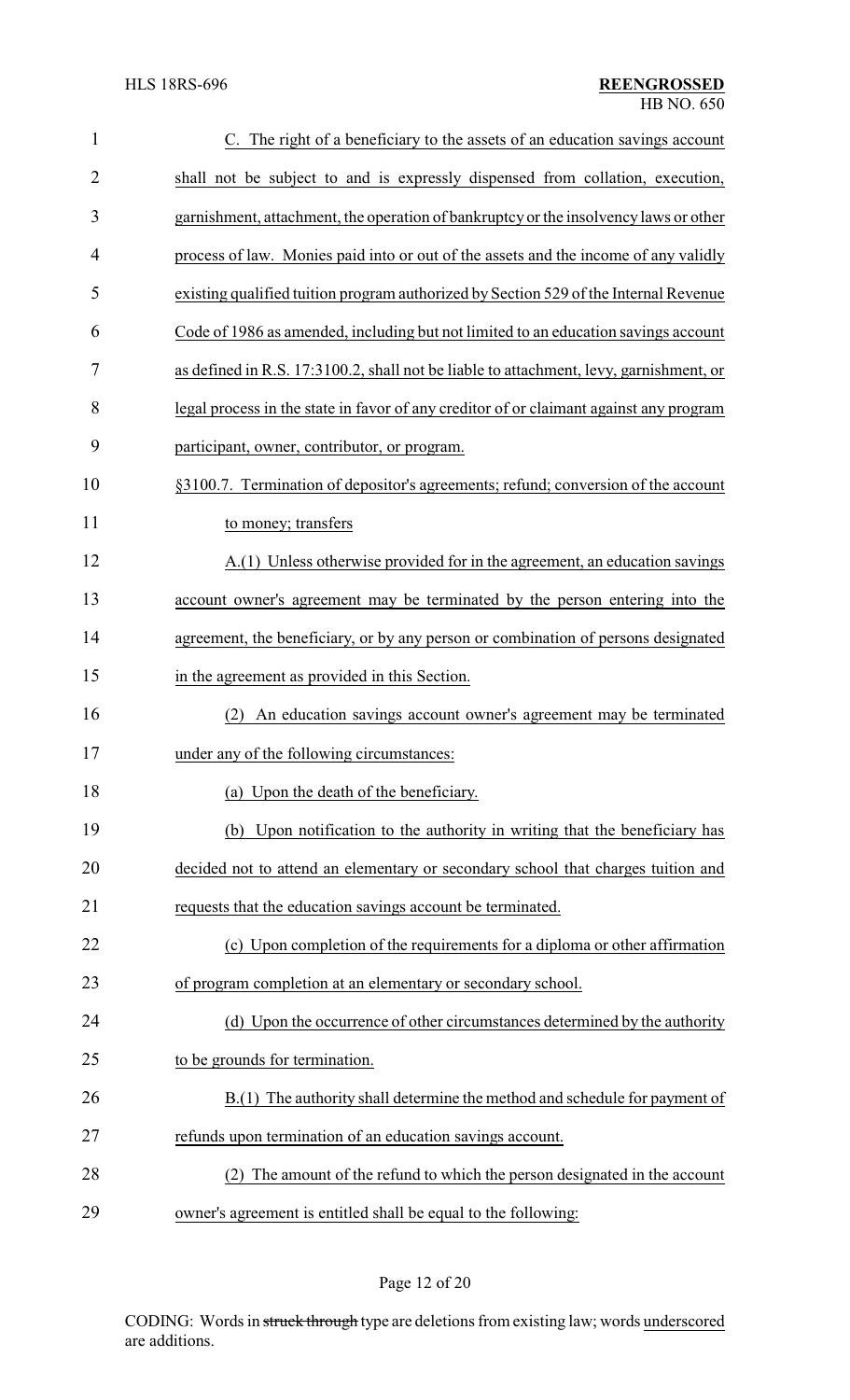| $\mathbf{1}$   | The actual amount of the deposits or the current value of the deposits,<br>(a)          |
|----------------|-----------------------------------------------------------------------------------------|
| $\overline{2}$ | whichever is less, if the account has been open for less than twelve months.            |
| 3              | (b) The redemption value of the education savings account invested in fixed             |
| 4              | earnings at the time of the refund and interest earned thereon, previously credited but |
| 5              | not expended from the account, if the account has been open for twelve or more          |
| 6              | months.                                                                                 |
| 7              | (c) The value of the education savings account invested in variable earnings            |
| 8              | at the time of the refund and interest earned thereon previously credited but not       |
| 9              | expended from the account, if the account has been open for twelve or more months.      |
| 10             | (3) Monies in accounts opened by juridical persons or classified under R.S.             |
| 11             | $17:3100.6(A)(1)(e)$ may not be refunded; however, the account owner or the             |
| 12             | authority, if the account owner has authorized the authority to designate the           |
| 13             | beneficiary, may designate a new beneficiary:                                           |
| 14             | (a) Upon the death of the beneficiary.                                                  |
| 15             | (b) If the beneficiary has decided not to attend an elementary or secondary             |
| 16             | school that charges tuition.                                                            |
| 17             | (c) Upon the beneficiary's completion of the requirements for a diploma or              |
| 18             | other affirmation of program completion at an elementary or secondary school.           |
| 19             | C. If the beneficiary is the recipient of a scholarship, waiver of tuition, or          |
| 20             | similar subvention that the authority determines cannot be converted into money by      |
| 21             | the beneficiary, the authority shall, during each academic term that the beneficiary    |
| 22             | furnishes the authority such information about the scholarship, waiver, or similar      |
| 23             | subvention as the authority requires, refund to the person designated in the owner's    |
| 24             | agreement an amount from the owner's education savings account equal to the value       |
| 25             | of the scholarship, waiver, or similar subvention awarded to the beneficiary. The       |
| 26             | authority may, at its sole option, designate the school at which the beneficiary is     |
| 27             | enrolled as the agent of the authority for purposes of refunds pursuant to this         |
| 28             | Subsection.                                                                             |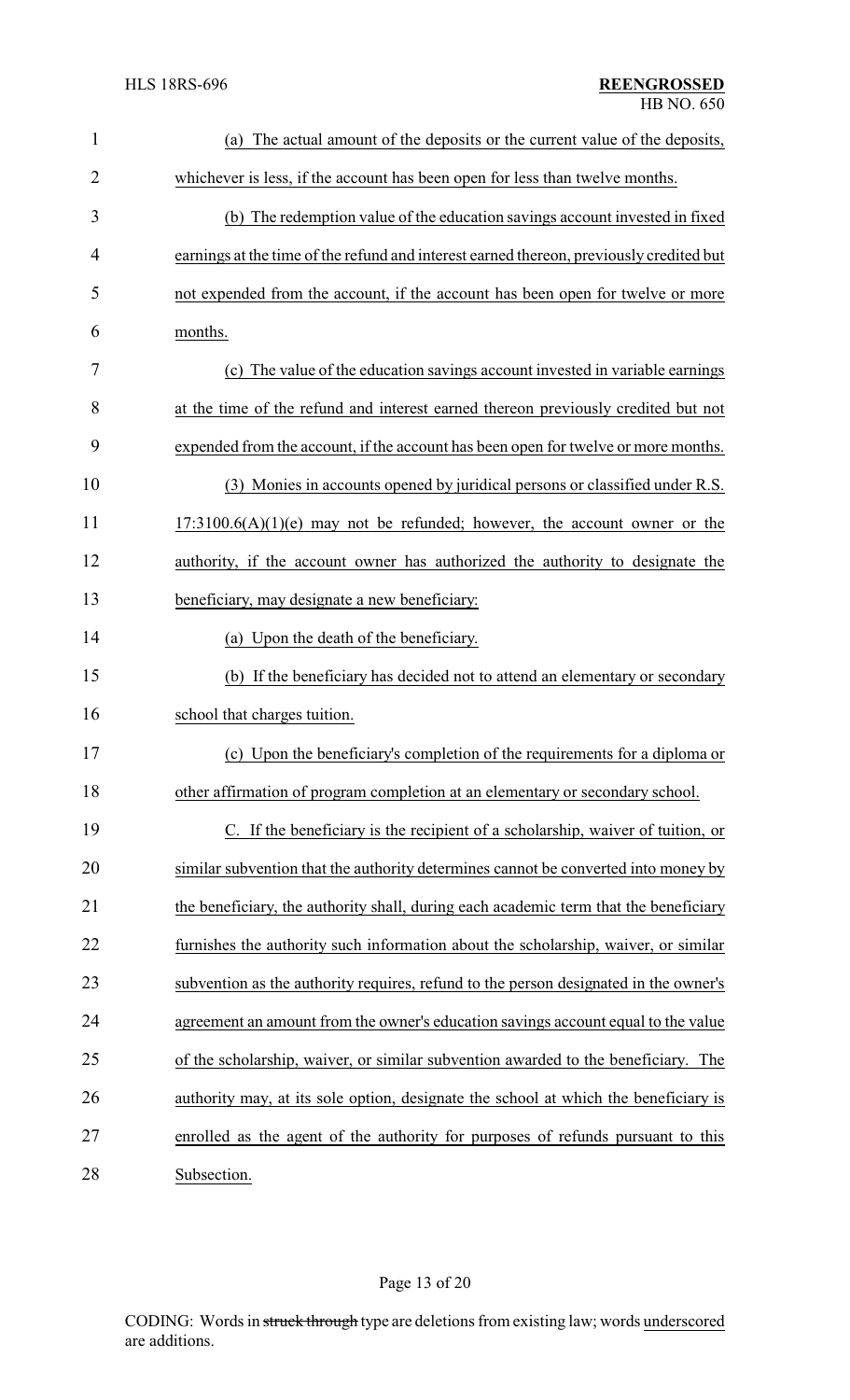| $\mathbf{1}$   | D. If, in any academic term for which withdrawals from the education                   |
|----------------|----------------------------------------------------------------------------------------|
| $\overline{2}$ | savings account have been used to pay all or part of a beneficiary's qualified         |
| 3              | education expenses, the beneficiary withdraws from the school at which the             |
| 4              | beneficiary is enrolled prior to the end of the academic term, a pro rata share of any |
| 5              | refund of the qualified education expenses resulting from the beneficiary's            |
| 6              | withdrawal from the school, equal to that portion of the qualified education expenses  |
| 7              | paid by disbursements from the education savings account, shall be made to the         |
| 8              | authority, unless the authority designates a different procedure. The authority shall  |
| 9              | credit any refund to the appropriate education savings account.                        |
| 10             | E. An account owner may not transfer or roll over any amount from an                   |
| 11             | education savings account created pursuant to Chapter 22-A of this Title to an         |
| 12             | education savings account created pursuant to this Chapter.                            |
| 13             | §3100.8. Louisiana Education and Tuition Savings Fund; use                             |
| 14             | A. The assets of the authority reserved for payment of the obligations of the          |
| 15             | authority pursuant to its agreements with account owners shall be placed in the        |
| 16             | Louisiana Education Tuition and Savings Fund created pursuant to R.S.                  |
| 17             | 17:3129.4(C). Funds received by the authority from persons making deposits in their    |
| 18             | education savings accounts, all interest and investment income earned by the fund,     |
| 19             | and all other receipts of the authority from any other source which the authority      |
| 20             | determines appropriate shall be deposited in the fund. Any claim for redemption or     |
| 21             | withdrawal pursuant to an education savings account owner's agreement shall be         |
| 22             | solely against the assets of the fund. No account owner or beneficiary of an           |
| 23             | education savings account shall have any claim against the state general fund or       |
| 24             | other funds or revenue sources of the state, or against the funds of any elementary    |
| 25             | or secondary school.                                                                   |
| 26             | B. Unless otherwise provided by the authority, the assets of the START K12             |
| 27             | Program in the Tuition and Savings Fund shall be expended in the following order:      |
| 28             | To make payments to beneficiaries or elementary or secondary schools<br>(1)            |
| 29             | on behalf of beneficiaries.                                                            |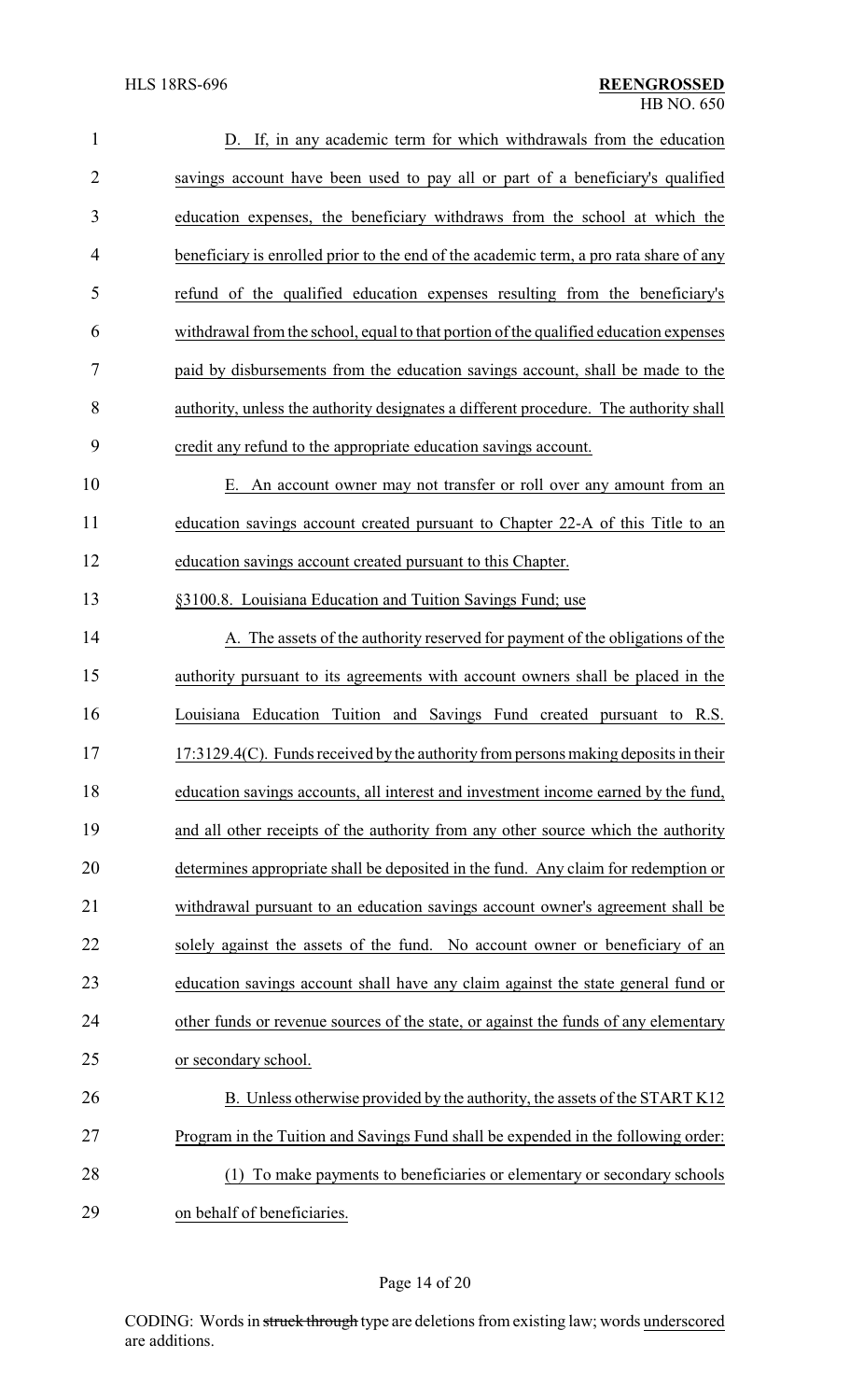| $\mathbf{1}$   | (2)<br>To make refunds.                                                                 |
|----------------|-----------------------------------------------------------------------------------------|
| $\overline{2}$ | C. Notwithstanding the provisions of any other law, if at any time the                  |
| 3              | amount in the Tuition and Savings Fund is insufficient to meet the payment demands      |
| 4              | made upon the fund which represent obligations listed in Subsection B of this           |
| 5              | Section, then the funds necessary to meet these payment obligations in full shall be    |
| 6              | appropriated.                                                                           |
| 7              | D. All disbursements from the program shall be made by the treasurer on                 |
| 8              | order of the authority.                                                                 |
| 9              | E. The treasurer shall cause the investment of the assets of the program in             |
| 10             | the fund and, notwithstanding R.S. 17:3129.4(C), may cause investment in any            |
| 11             | investments in which public retirement boards are authorized by law to invest,          |
| 12             | provided that up to one hundred percent of deposits to an education savings account     |
| 13             | may be invested in equity securities when an account owner has selected an equity       |
| 14             | investment option and that such investments in equity securities shall not be included  |
| 15             | in any limitation on investment in equity securities. The instruments of title of all   |
| 16             | investments shall be delivered to the state treasurer or to a qualified trustee         |
| 17             | designated by him. Assets of the program in the fund shall be administered by the       |
| 18             | treasurer so that the assets will achieve the highest possible investment return to     |
| 19             | education savings accounts consistent with the security of principal, and be sufficient |
| 20             | to satisfy the obligations of the authority.                                            |
| 21             | The authority shall maintain an individual account for each account<br>F.               |
| 22             | owner's agreement showing the beneficiary of that agreement and the accumulated         |
| 23             | value of the principal deposited and interest earned on deposits pursuant to that       |
| 24             | agreement. Upon request of any beneficiary or person who has entered into an            |
| 25             | account owner's agreement, the authority shall provide a statement indicating, in the   |
| 26             | case of a beneficiary or in the case of a person who has entered into an account        |
| 27             | owner's agreement, the accumulated value of the principal deposited, interest earned    |
| 28             | on deposits, and the amounts used or refunded, pursuant to the agreement. A             |
| 29             | beneficiary and an account owner may request a statement under this Subsection at       |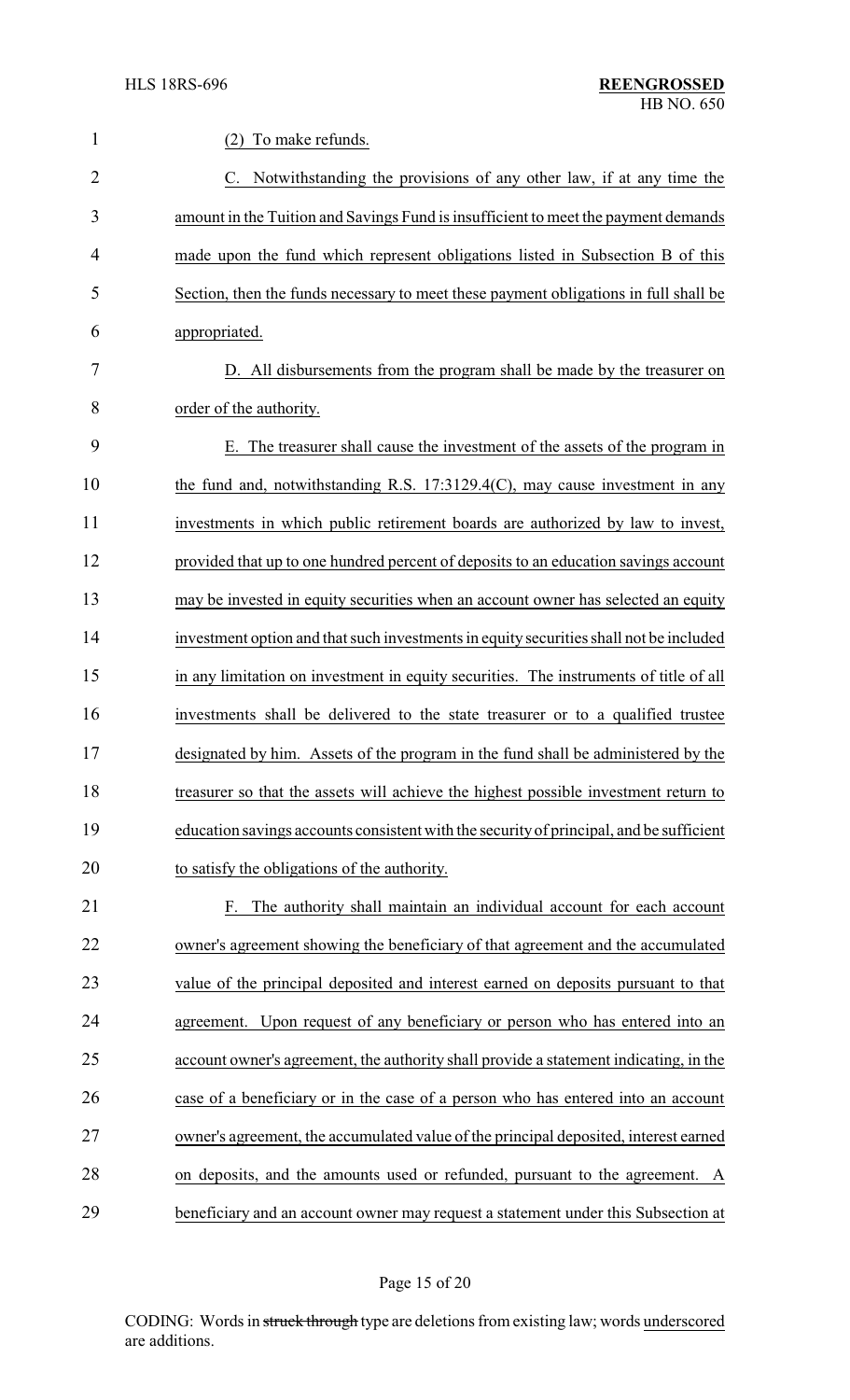| $\mathbf{1}$   | anytime, subject to any fee that the authority may impose for requests in excess of   |  |  |
|----------------|---------------------------------------------------------------------------------------|--|--|
| $\overline{2}$ | one per year.                                                                         |  |  |
| 3              | G. In January of each year, the authority shall report to each person who             |  |  |
| 4              | received any payment or refund from the authority during the preceding year           |  |  |
| 5              | information relative to the value of such payment or refund.                          |  |  |
| 6              | All records of the authority indicating the identity of owners and<br>Н.              |  |  |
| 7              | beneficiaries of education savings accounts and the amounts used or refunded under    |  |  |
| 8              | an account owner's agreement are not public records.                                  |  |  |
| 9              | §3100.9. Annual financial report; audits                                              |  |  |
| 10             | The authority shall be audited in accordance with the provisions of R.S.              |  |  |
| 11             | The audit shall be conducted in conjunction with the audit conducted<br>24:513.       |  |  |
| 12             | pursuant to R.S. 17:3099.1. A copy of the audit report shall be provided to the       |  |  |
| 13             | governor and the legislature pursuant to R.S. 24:772. Copies of the audited financial |  |  |
| 14             | report also shall be made available, upon request, to persons entering into contracts |  |  |
| 15             | with the authority and to prospective account owners in education savings accounts.   |  |  |
| 16             | §3100.10. Effectiveness                                                               |  |  |
| 17             | The authority shall undertake operation of the program created by this                |  |  |
| 18             | Chapter upon receipt of an appropriation or an award or donation from any other       |  |  |
| 19             | source sufficient to fund the authority's initial start-up and operational expenses.  |  |  |
| 20             | Funds appropriated, awarded, or donated to the authority for this purpose shall be    |  |  |
| 21             | carried forward from year to year and may be expended by the authority as             |  |  |
| 22             | appropriated. Appropriations to the authority from the Tuition and Savings Fund       |  |  |
| 23             | which remain at the end of each fiscal year shall not be returned to the general fund |  |  |
| 24             | but shall be deposited in the Tuition and Savings Fund.                               |  |  |
| 25             | $\ast$<br>*<br>*                                                                      |  |  |
| 26             | §3129.4. Louisiana Education Tuition and Savings Plan and Fund                        |  |  |
| 27             | $\ast$<br>$\ast$<br>*                                                                 |  |  |
| 28             | $C(1)$ There shall be established in the state treasury as a special permanent        |  |  |
| 29             | fund the Louisiana Education Tuition and Savings Fund, hereinafter referred to as     |  |  |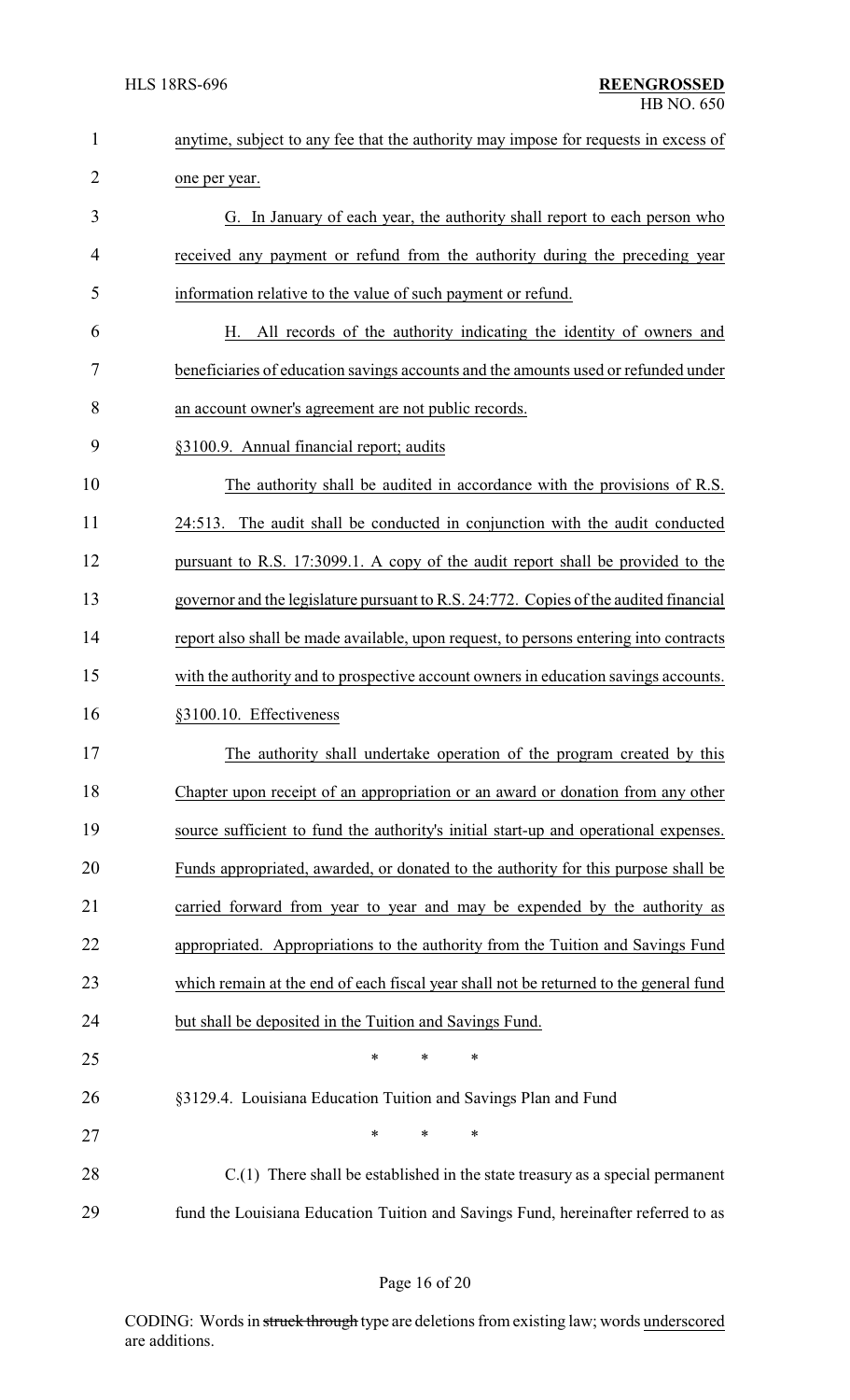1 the "Tuition and Savings Fund". The fund shall be comprised of separate accounts one account for both the Louisiana Student Tuition Assistance and Revenue Trust Program established in Chapter 22-A of this Title and the Louisiana Student Tuition Assistance and Revenue Trust Kindergarten through Grade Twelve Program established in Chapter 22-B of this Title and a separate account for the educational savings program authorized by this Section. A "Savings Enhancement Fund" shall be established as a special permanent sub-account within the Louisiana Student Tuition Assistance and Revenue Trust Program and Louisiana Student Tuition Assistance and Revenue Trust Kindergarten through Grade Twelve Program Account. As budgeted by the Louisiana Tuition Trust Authority, the legislature shall annually appropriate state general funds to be deposited by the state treasurer in the Savings Enhancement Fund. Monies in the Savings Enhancement Fund shall be used, as appropriated, to make earnings enhancements to the beneficiaries of eligible education savings accounts established under the Louisiana Student Tuition Assistance and Revenue Trust Program by Chapter 22-A of this Title. All revenues and interest earnings generated pursuant to programs of the Louisiana Education 17 Tuition and Savings Plan, and the Louisiana Student Tuition Assistance and Revenue Trust Program, and the Louisiana Student Tuition Assistance and Revenue Trust Kindergarten through Grade Twelve Program shall be credited to their respective fund accounts or sub-accounts. The monies in this fund shall be used solely to finance the permitted educational benefits provided by the respective programs. All unexpended and unencumbered monies in fund accounts and their respective sub- accounts at the end of a fiscal year shall remain in such fund accounts or sub- accounts and be available for appropriation in the next fiscal year. The monies in the fund shall be invested by the state treasurer in accordance with state law and as provided for by program rules, regulations, and guidelines, and interest earned on the investment of these monies shall be credited to the respective fund accounts or sub- accounts, following compliance with the requirement of Article VII, Section 9(B) of the constitution relative to the Bond Security and Redemption Fund. However,

#### Page 17 of 20

CODING: Words in struck through type are deletions from existing law; words underscored are additions.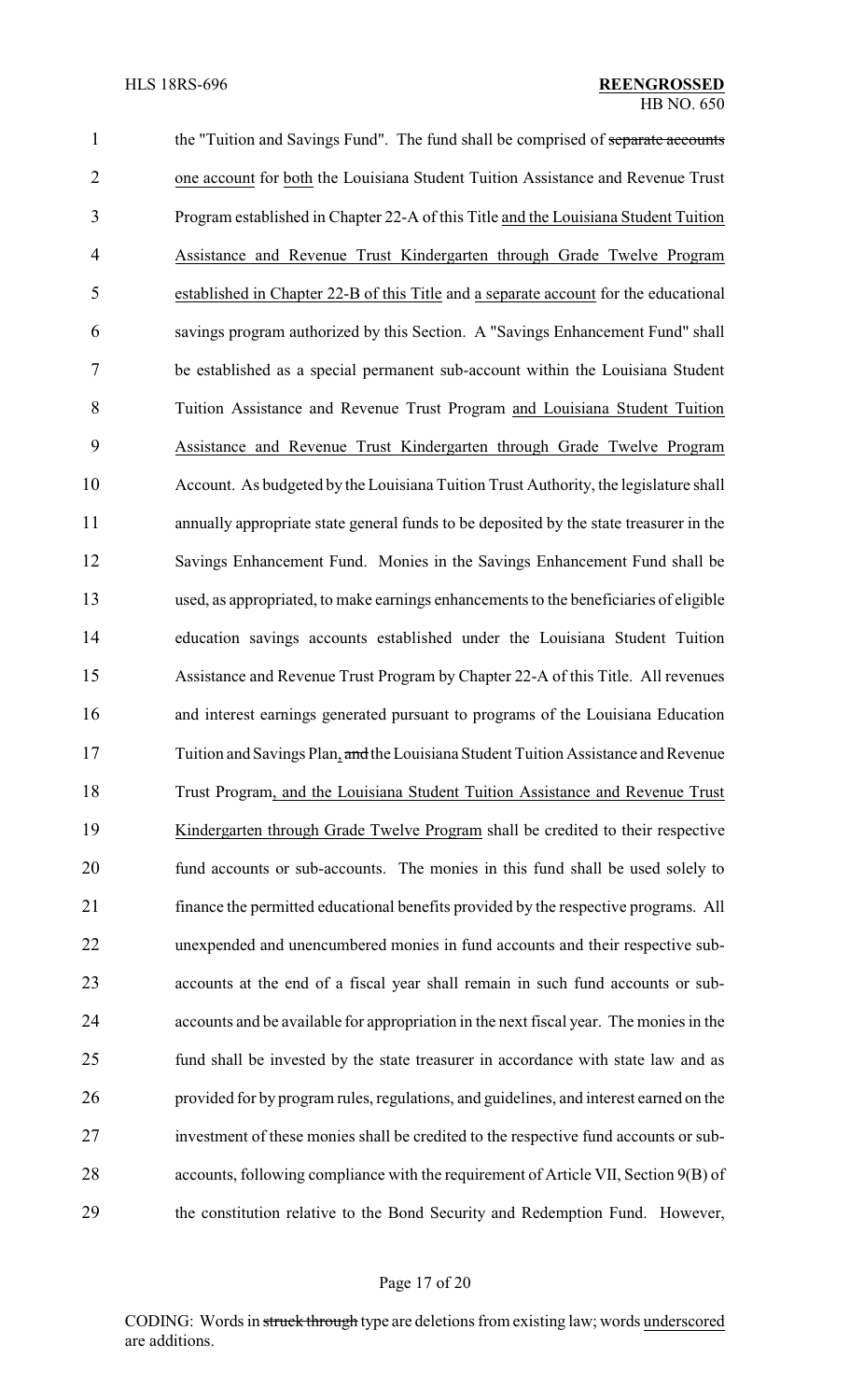| $\mathbf{1}$   | principal deposited by account owners and interest earned thereon is not public      |
|----------------|--------------------------------------------------------------------------------------|
| $\overline{2}$ | money and therefore is not subject to the requirements of Article VII, Section 9(B)  |
| 3              | of the constitution.                                                                 |
| 4              | The legislature shall make yearly appropriations from the respective<br>(2)          |
| 5              | account and sub-account, if applicable, to the Board of Regents for the purposes     |
| 6              | established in this Section and to the Louisiana Tuition Trust Authority for the     |
| 7              | purposes established in Chapter 22-A and Chapter 22-B of this Title.                 |
| 8              | $\ast$<br>*<br>∗                                                                     |
| 9              | Section 3. R.S. 42:456.2 is hereby enacted to read as follows:                       |
| 10             | §456.2. Permitted withholding; Louisiana Student Tuition Assistance and Revenue      |
| 11             | Trust Kindergarten Through Grade Twelve Program                                      |
| 12             | Notwithstanding any law, rule, or regulation to the contrary, any<br>A.              |
| 13             | employee of the state or of a political subdivision in the state may authorize his   |
| 14             | employing department, office, or agency to withhold from his salary a specific       |
| 15             | amount for such pay periods as may be designated, for deposit into an education      |
| 16             | savings account as provided for by R.S. 17:3100.1 et seq., relative to the Louisiana |
| 17             | Student Tuition Assistance and Revenue Trust Kindergarten Through Grade Twelve       |
| 18             | Program, referred to in this Section as the "START K12 Program".                     |
| 19             | B. Distribution of funds to a START K12 Program education savings                    |
| 20             | account shall be made based upon the payroll deduction collection record of the      |
| 21             | department, office, or agency.                                                       |
| 22             | C. No withholding may be made from the earnings of any employee for the              |
| 23             | purposes permitted by this Section unless the withholding is specifically and        |
| 24             | voluntarily authorized by the employee in writing. Any amount withheld in            |
| 25             | accordance with the provisions of this Section shall be remitted to the START K12    |
| 26             | Program on a regularly scheduled basis as prescribed by rules adopted in accordance  |
| 27             | with the Administrative Procedure Act by the Louisiana Tuition Trust Authority.      |
| 28             | Section 4. R.S. $44:4.1(B)(9)$ is hereby amended and reenacted to read as follows:   |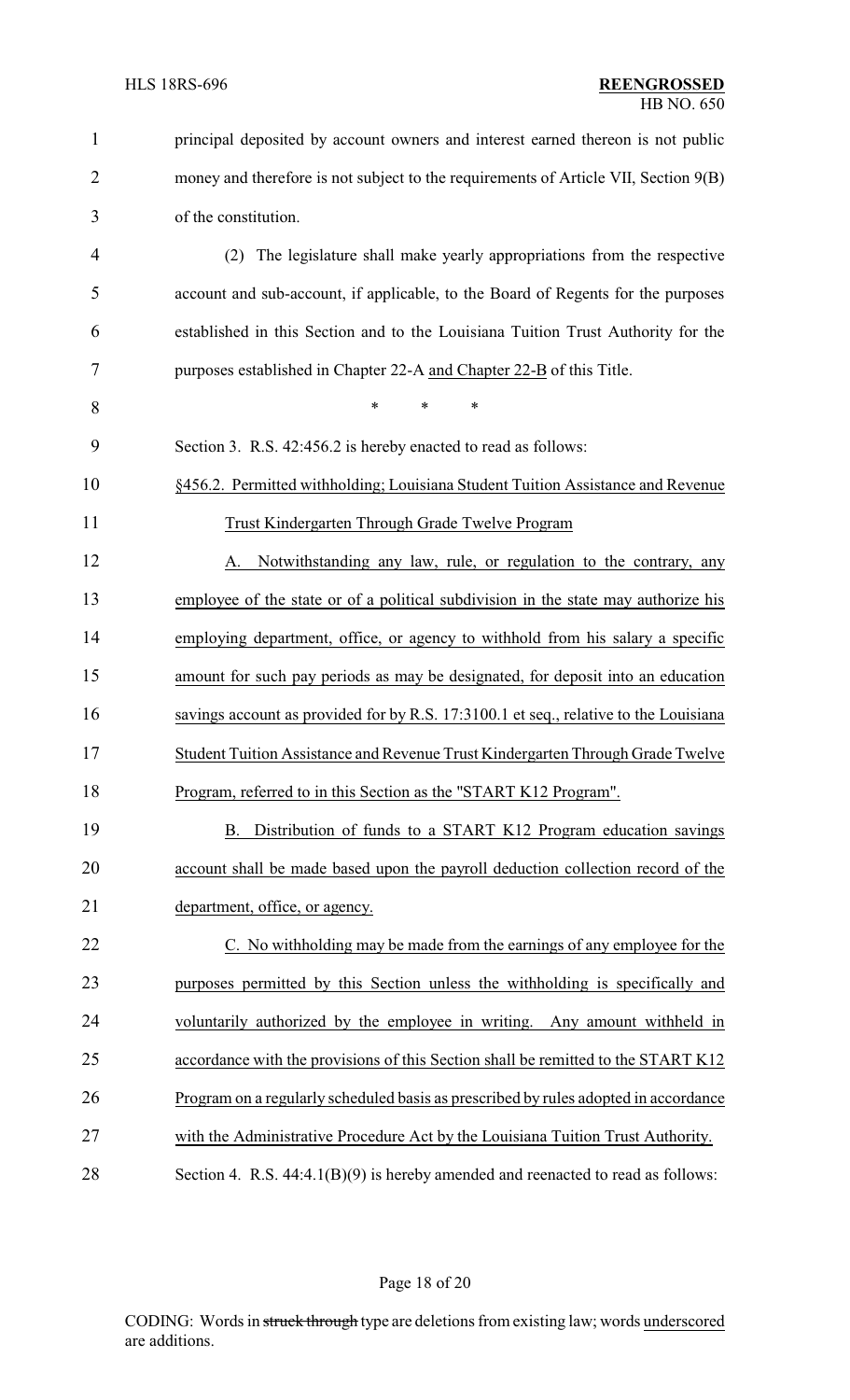| $\mathbf{1}$   | §4.1. Exceptions                                                                       |
|----------------|----------------------------------------------------------------------------------------|
| $\overline{2}$ | *<br>∗<br>$\ast$                                                                       |
| 3              | B. The legislature further recognizes that there exist exceptions, exemptions,         |
| 4              | and limitations to the laws pertaining to public records throughout the revised        |
| 5              | statutes and codes of this state. Therefore, the following exceptions, exemptions, and |
| 6              | limitations are hereby continued in effect by incorporation into this Chapter by       |
|                | citation:                                                                              |
| 8              | $\ast$<br>$\ast$<br>$\ast$                                                             |
| 9              | (9) R.S. 17:7.2, 46, 47, 81.9, 334, 391.4, 500.2, 1175, 1202, 1237, 1252,              |
| 10             | 1952, 1989.7, 2047, 2048.31, 3099, 3100.8, 3136, 3390, 3773, 3884                      |
| 11             | *<br>*<br>*                                                                            |
|                |                                                                                        |

#### DIGEST

The digest printed below was prepared by House Legislative Services. It constitutes no part of the legislative instrument. The keyword, one-liner, abstract, and digest do not constitute part of the law or proof or indicia of legislative intent. [R.S. 1:13(B) and 24:177(E)]

| HB 650 Reengrossed | 2018 Regular Session | Foil |
|--------------------|----------------------|------|
|                    |                      |      |

**Abstract:** Creates the START K12 Program for education savings accounts for tuition expenses at elementary and secondary schools.

## **START and START K12 Programs, generally**

Present law creates the La. Student Tuition Assistance and Revenue Trust (START) Program, an education savings program for certain expenses associated with enrolling in an institution of postsecondary education. Provides for earnings enhancements (a "state match") on deposits between 2% and 14% annually; such rate depends on the account category and the account owner's income. Also exempts a portion of annual deposits from an account owner's state tax table income (up to \$2,400 for single filers and \$4,800 for joint filers, per account). Provides for administration by the La. Tuition Trust Authority (LATTA). Proposed law retains present law.

Proposed law creates the La. Student Tuition Assistance and Revenue Trust Kindergarten Through Grade Twelve (START K12) Program, an education savings program that is similar to the START program except that it is for certain expenses associated with enrolling in grades kindergarten through 12. Defines such expenses as tuition in connection with enrollment or attendance at a public or approved nonpublic elementary or secondary school in La., limited to grades kindergarten through 12. Limits disbursements of such expenses to a maximum of \$10,000 per tax year, per beneficiary. Provides for administration by LATTA. Does not provide a state match or for exemption of a portion of annual deposits from an account owner's state tax table income. (Legislation regarding tax exemptions during a Regular Session during an even-numbered year is prohibited by present constitution.) Prohibits a transfer or rollover from a START account to a START K12 account.

## Page 19 of 20